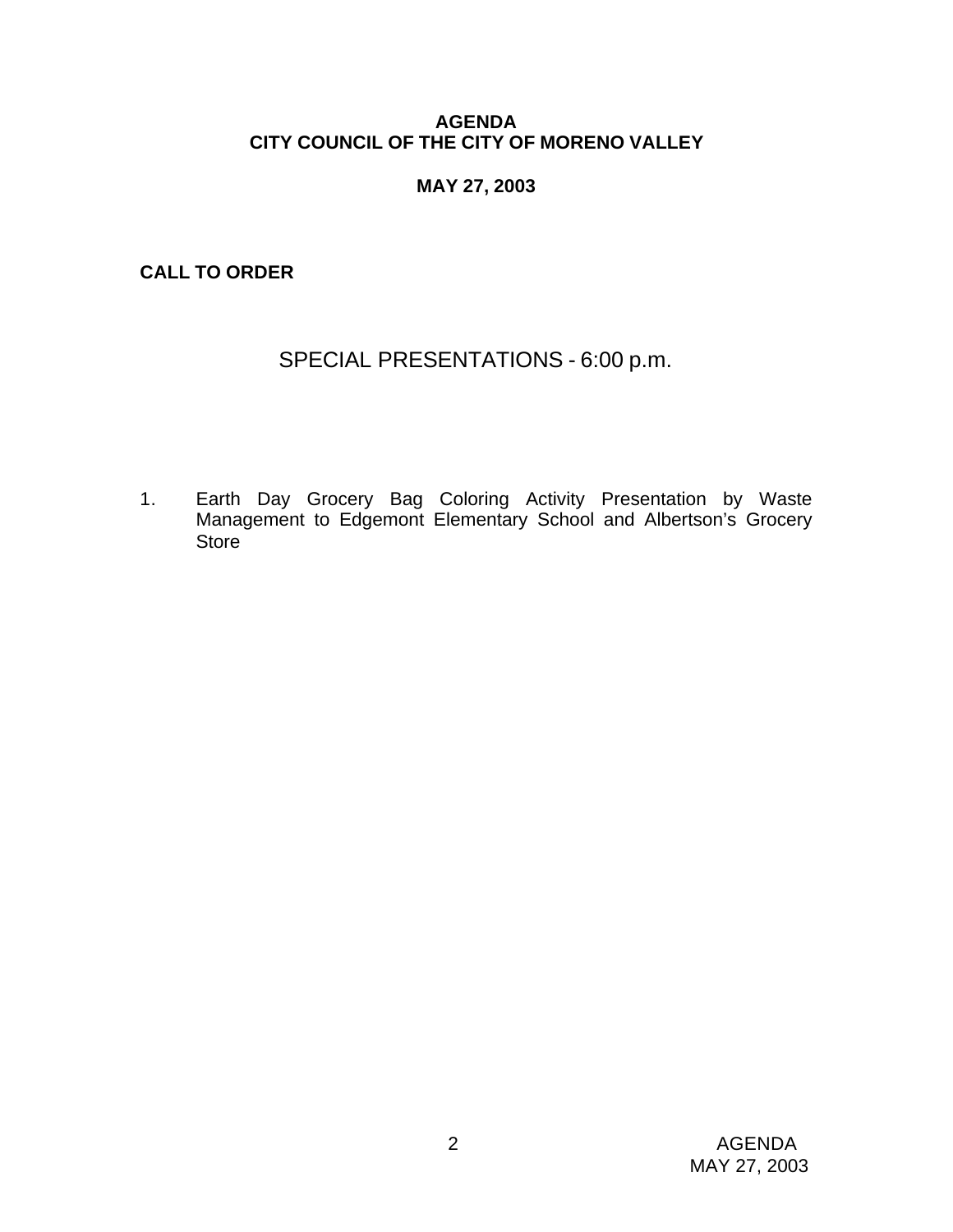### **AGENDA JOINT MEETING OF THE CITY COUNCIL OF THE CITY OF MORENO VALLEY MORENO VALLEY COMMUNITY SERVICES DISTRICT COMMUNITY REDEVELOPMENT AGENCY OF THE CITY OF MORENO VALLEY**

### **REGULAR MEETING - 6:30 P.M. MAY 27, 2003**

**CALL TO ORDER** (Joint Meeting of the City Council of the City of Moreno Valley, Moreno Valley Community Services District and the Community Redevelopment Agency of the City of Moreno Valley - actions taken at the Joint Meeting are those of the Agency indicated on each Agenda item)

# **PLEDGE OF ALLEGIANCE**

**INVOCATION** – Pastor Charles E. Gibson, Breakthrough Church of God in Christ

### **ROLL CALL**

### **INTRODUCTIONS**

PUBLIC COMMENTS **ON MATTERS ON THE AGENDA** WILL BE TAKEN UP AS THE ITEM IS CALLED FOR BUSINESS, BETWEEN STAFF'S REPORT AND CITY COUNCIL DELIBERATION (SPEAKER SLIPS MAY BE TURNED IN UNTIL THE ITEM IS CALLED FOR BUSINESS.) Those wishing to speak should submit a BLUE speaker slip to the Bailiff. There is a three-minute limit per person. All remarks and questions shall be addressed to the presiding officer or to the City Council and not to any individual Council member, staff member or other person.

PUBLIC COMMENTS **ON MATTERS NOT ON THE AGENDA** UNDER THE JURISDICTION OF THE CITY COUNCIL WILL BE HEARD PRIOR TO CITY COUNCIL REPORTS AND CLOSING COMMENTS. IN THE EVENT THAT THE AGENDA ITEM FOR SUCH PUBLIC COMMENTS HAS NOT BEEN CALLED BY 10:00 P.M., IT SHALL BE CALLED AS THE NEXT ITEM OF BUSINESS FOLLOWING THE CONCLUSION OF ANY ITEM BEING HEARD AT 9:00 P.M. Those wishing to speak should submit a BLUE speaker slip to the Bailiff. There is a three-minute limit per person. All remarks and questions shall be addressed to the presiding officer or to the City Council and not to any individual Council member, staff member or other person.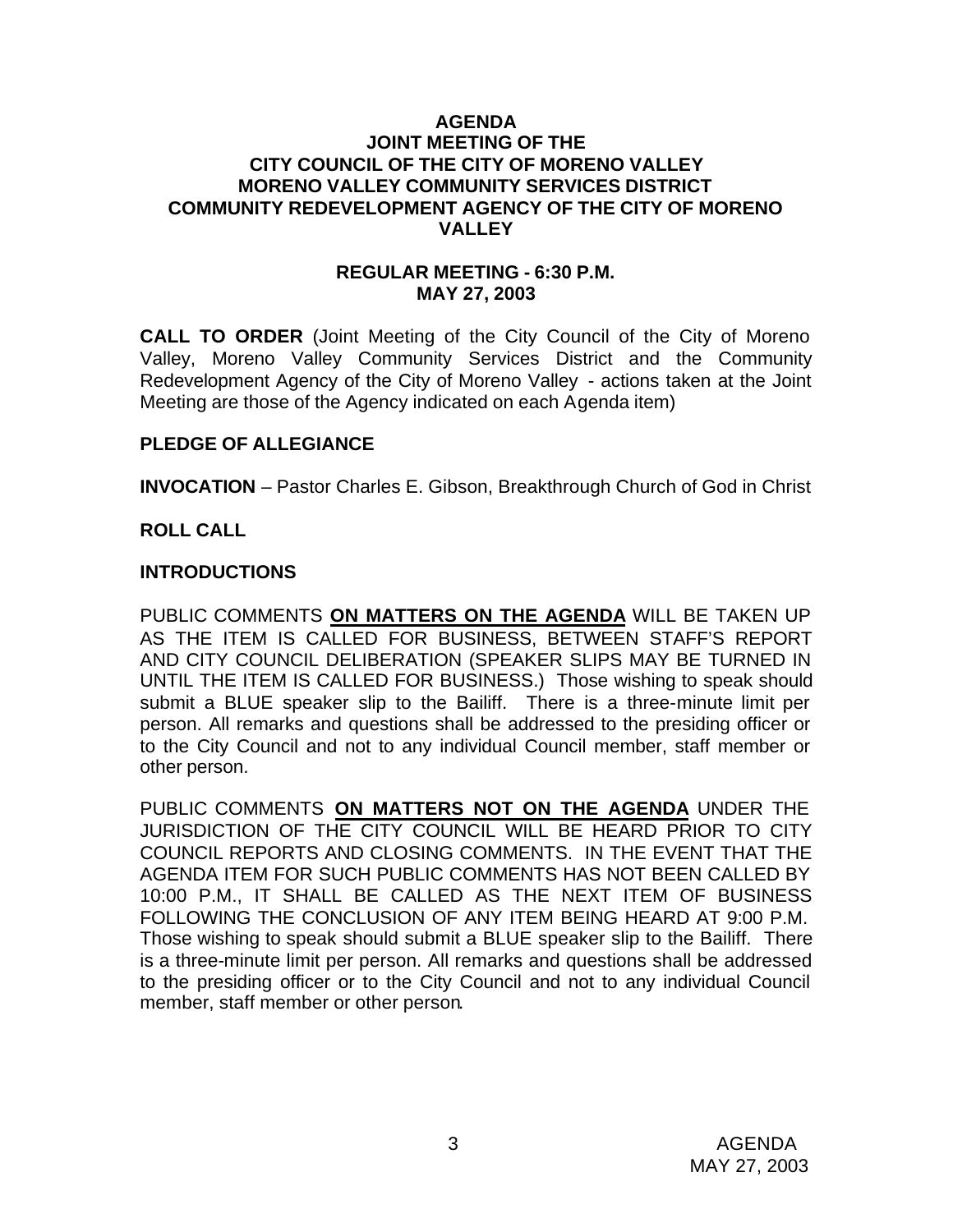# **JOINT CONSENT CALENDARS (SECTIONS A-C) OF THE CITY COUNCIL OF THE CITY OF MORENO VALLEY, MORENO VALLEY COMMUNITY SERVICES DISTRICT, COMMUNITY REDEVELOPMENT AGENCY OF THE CITY OF MORENO VALLEY, AND THE MORENO VALLEY PUBLIC FACILITIES FINANCING CORPORATION**

All items listed under the Consent Calendars, Sections A, B, and C, are considered to be routine and non-controversial, and may be enacted by one motion unless a member of the Council, Community Services District, or Redevelopment Agency requests that an item be removed for separate action. The motion to adopt the Consent Calendars is deemed to be a separate motion by each Agency and shall be so recorded by the City Clerk. Items withdrawn for report/discussion will be heard after public hearing items.

# **A. CONSENT CALENDAR** - **CITY COUNCIL**

- A1. ORDINANCES FIRST READING BY TITLE ONLY Recommendation: Waive reading of all Ordinance Introductions and read by title only.
- A2. AGREEMENT FOR PROFESSIONAL CONSULTANT SERVICES FOR DAY STREET REHABILITATION FROM ALESSANDRO BOULEVARD TO COTTONWOOD AVENUE (PROJECT NO. 02- 89266920), AND STORM DRAIN LINE GG FROM OLD I-215 FRONTAGE ROAD TO DAY STREET (PROJECT NO. 02- 89280022) (Report of: Director of Public Works/City Engineer) Recommendation: Approve the Agreement for Professional Consultant Services with AEI CASC Engineering, 937 Via Lata, Suite 500, Colton, California 92324 to provide preliminary engineering services for street and storm drain improvements; authorize the Mayor to execute said Agreement for Professional Consultant Services with AEI CASC Engineering; and authorize the issuance of a Purchase Order to AEI CASC Engineering, in the amount of \$93,737 for Account No. 892.80022, when the agreement has been signed by all parties.
- A3. 2002 ANNUAL REPORT OF THE PLANNING COMMISSION (Report of: Director of Community and Economic Development) Recommendation: Receive and file the 2002 Annual Report of the Planning Commission; and authorize transmittal to the California State Office of Planning and Research in accordance with Government Code Section 65040.5.
- A4. PA02-0107 MINI-STORAGE FACILITY ACCEPT AGREEMENT & IRREVOCABLE LETTERS OF CREDIT FOR PUBLIC IMPROVEMENTS, WEST SIDE OF PERRIS BOULEVARD,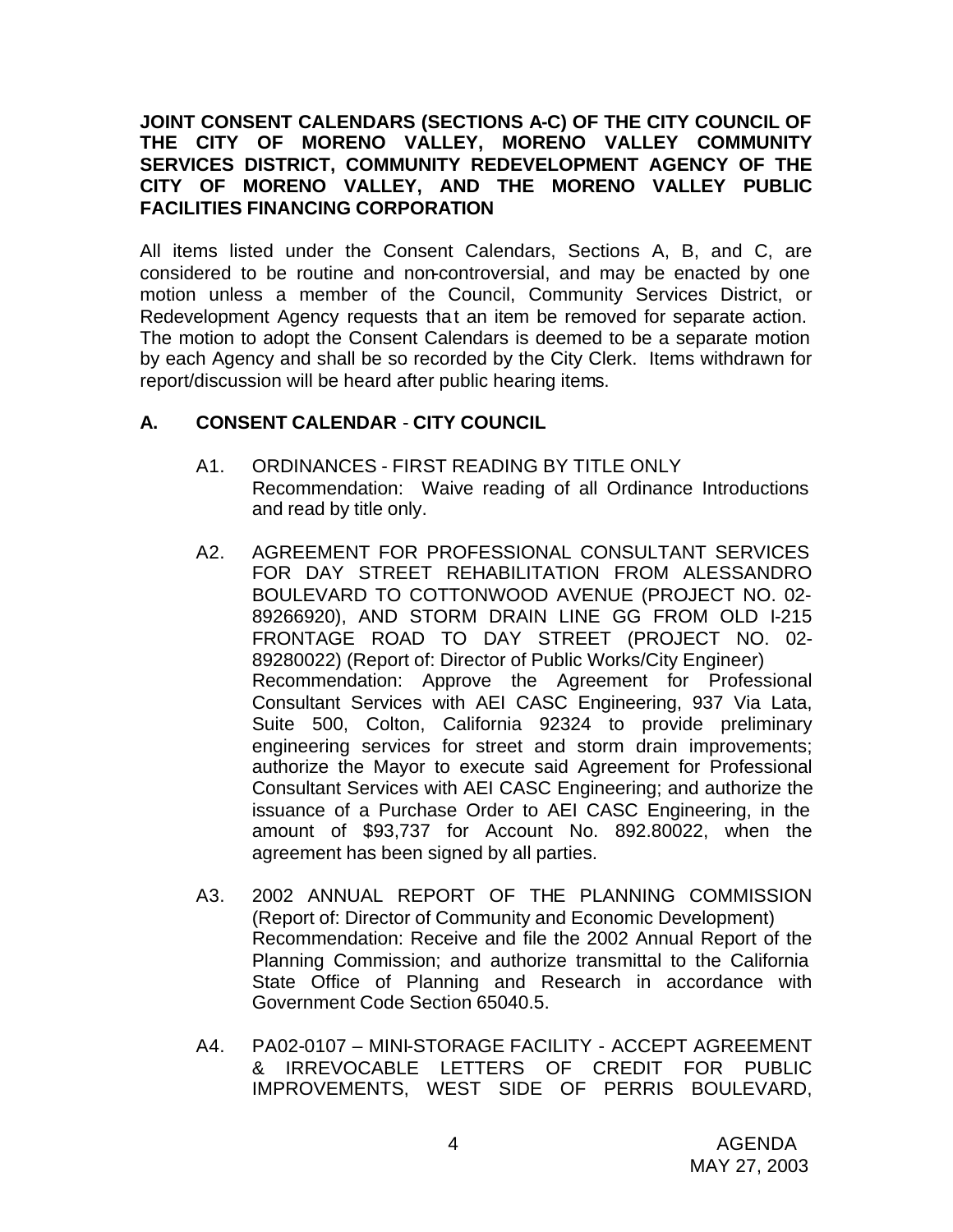NORTH OF BRODIAEA AVENUE (MIGHTY DEVELOPMENT, INC.) (Report of: Director of Public Works/City Engineer) Recommendation: Accept the Irrevocable Letters of Credit and the Agreement for Public Improvements for PA02-0107; authorize the Mayor to execute the agreement; and direct the City Clerk to forward the signed agreement to the County Recorder's office for recordation.

- A5. APPROVAL OF FINAL MAP 20185 SINGLE FAMILY RESIDENTIAL PROJECT, AND ACCEPT AGREEMENT & BONDS FOR PUBLIC RIGHT-OF-WAY IMPROVEMENTS, EAST OF PERRIS BOULEVARD, NORTH OF FRAN LOU DRIVE (PROFESSORS FUND V, LLC) (Report of: Director of Public Works/City Engineer) Recommendation: Approve Final Map 20185, authorize the City Clerk to sign the nap and transmit said map to the County Recorder's office for recordation; accept the bonds and Agreement for Public Improvements; authorize the Mayor to execute the agreement; and direct the City Clerk to forward the signed agreement to the County Recorder's office for recordation.
- A6. APPROVAL OF FINAL MAPS 22709 & 22709-1 SINGLE FAMILY RESIDENTIAL PROJECTS, AND ACCEPT AGREEMENTS & BONDS FOR PARK AND PUBLIC RIGHT-OF-WAY IMPROVEMENTS, WEST SIDE OF MORENO BEACH DRIVE, NORTH OF JOHN F. KENNEDY DRIVE (WESTERN PACIFIC HOUSING, INC.) (Report of: Director of Public Works/City Engineer) Recommendation: Approve Final Maps 22709 & 22709-1, authorize the City Clerk to sign the maps and transmit said maps to the County Recorder's office for recordation; accept the bonds and Agreement for Public Improvements for each final map; accept the bonds and Agreement for Park Improvements; authorize the Mayor to execute the agreements; and direct the City Clerk to forward the signed agreements to the County Recorder's office for recordation.
- A7. PA00-0025 REDUCE FAITHFUL PERFORMANCE BOND BY 90% AND ADOPT RESOLUTION NO. 2003-35, A RESOLUTION OF THE CITY COUNCIL OF THE CITY OF MORENO VALLEY AUTHORIZING ACCEPTANCE OF THE PUBLIC RIGHT-OF-WAY IMPROVEMENTS AS COMPLETE AND ACCEPTING PERRIS BOULEVARD AND MODULAR WAY INTO THE CITY MAINTAINED STREET SYSTEM, EAST SIDE OF PERRIS BOULEVARD, NORTH OF NANDINA AVENUE (AURORA MODULAR INDUSTRIES, INC.) (Report of: Director of Public Works/City Engineer)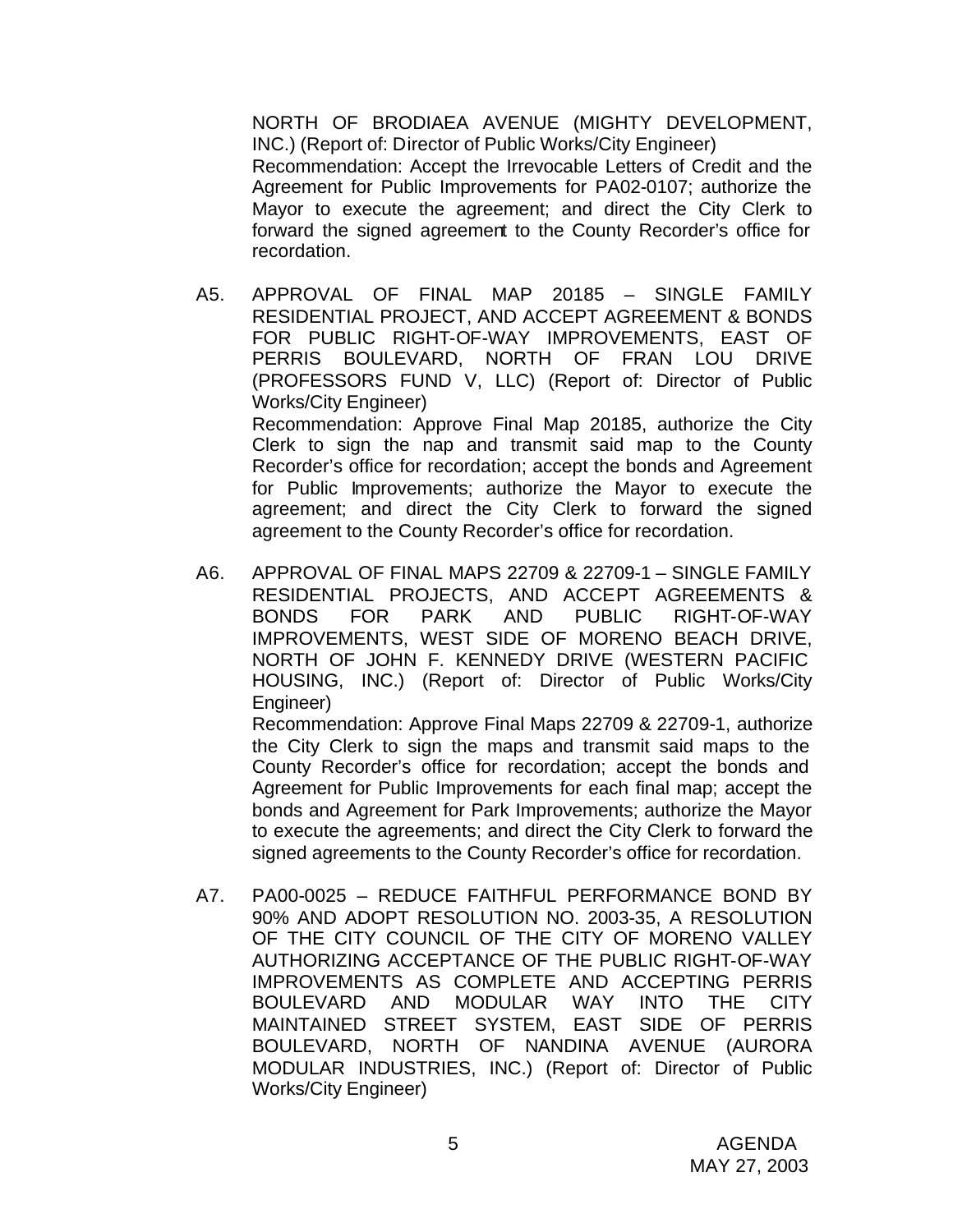Recommendation: Approve a 90% reduction to the Faithful Performance Bond for PA00-0025; authorize the City Engineer to reduce the Faithful Performance Bond by 90%; and adopt Resolution No. 2003-35 authorizing the acceptance of the public right-of-way improvements for PA00-0025 as complete and accepting Perris Boulevard and Modular Way into the City Maintained Street System.

#### Resolution No. 2003-35

A Resolution of the City Council of the City of Moreno Valley, California, Authorizing the Acceptance of the Public Right-of-Way Improvements as Complete Within PA00-0025, and Accepting Perris Boulevarad and Modular Way into the City Maintained Street System

A8. FINAL MAP 29732-1 – REDUCE FAITHFUL PERFORMANCE BOND BY 90% AND ADOPT RESOLUTION NO. 2003-36, A RESOLUTION OF THE CITY COUNCIL OF THE CITY OF MORENO VALLEY AUTHORIZING ACCEPTANCE OF THE PUBLIC RIGHT-OF-WAY IMPROVEMENTS AS COMPLETE AND ACCEPTING ADOBE WAY, LA PALMA WAY, DE LA VEGA COURT, RANCHO BAJA, AND VIA DE LA REAL INTO THE CITY MAINTAINED STREET SYSTEM (PACIFIC CENTURY HOMES, INC) (Report of: Director of Public Works/City Engineer) Recommendation: Approve a 90% reduction to the Faithful Performance Bond for Final Map 29732-1; authorize the City Engineer to reduce the Faithful Performance Bond by 90%; and adopt Resolution No. 2003-36 authorizing the acceptance of the public right-of-way improvements for Final Map 29732-1 as complete and accepting Adobe Way, La Palma Way, De La Vega Court, Rancho Baja, and Via De La Real into the City Maintained Street System.

#### Resolution No. 2003-36

A Resolution of the City Council of the City of Moreno Valley, California, Authorizing the Acceptance of the Public Right-of-Way Improvements as Complete Within Tract 29732-1, and Accepting Adobe Way, La Palma Way, De La Vega Court, Rancho Baja, and Via De La Real into the City Maintained Street System

A9 APPROVAL OF FINAL MAPS 30300-1 & 30300-2 – SINGLE FAMILY RESIDENTIAL PROJECTS, AND ACCEPT AGREEMENTS & BONDS FOR PUBLIC RIGHT-OF-WAY IMPROVEMENTS, SOUTH SIDE OF KRAMERIA AVENUE, EAST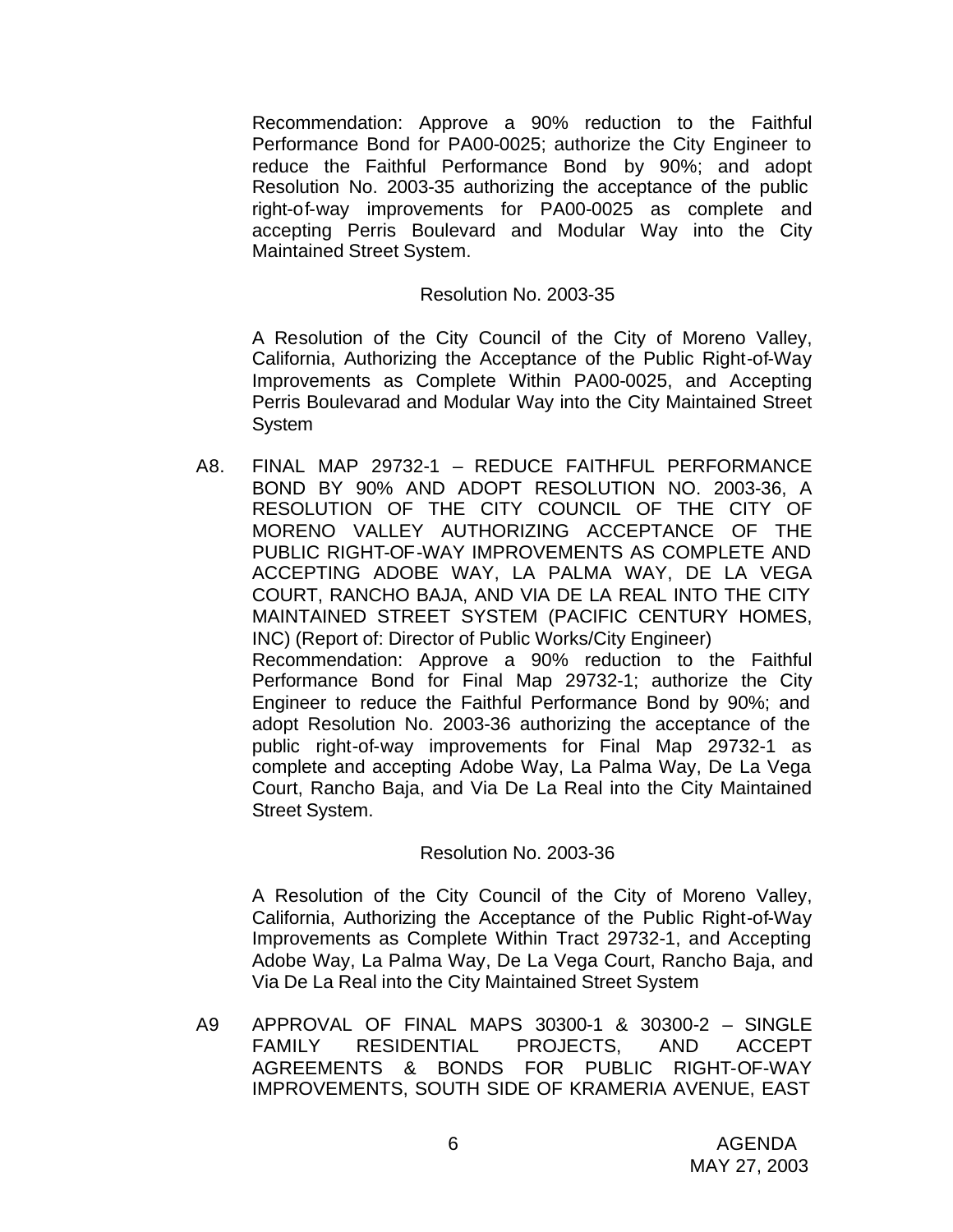OF LASSELLE STREET (MVR-MORENO VALLEY, L.P.) (Report of: Director of Public Works/City Engineer)

Recommendation: Approve Final Maps 30300-1 & 30300-2, authorize the City Clerk to sign the maps and transmit said maps to the County Recorder's office for recordation; accept the bonds and Agreement for Public Improvements for each final map; authorize the Mayor to execute the agreements; and direct the City Clerk to forward the signed agreements to the County Recorder's office for recordation.

A10. FINAL MAP 21040 – ACCEPT SUBSTITUTION OF BONDS AND AGREEMENT FOR PUBLIC RIGHT OF WAY IMPROVEMENTS, NORTH OF ELDER AND EAST OF MORRISON STREET (FIESTA DEVELOPMENT) (Report of: Director of Public Works/City Engineer) Recommendation: Accept the substitution of bonds and Agreement for Public Improvements for Final Map 21040; authorize the Mayor to execute the agreement; direct the City Clerk to forward the signed agreement to the County Recorder's office for recordation;

and instruct the City Engineer to prepare the exoneration of the Faithful Performance Bond and Material & Labor Bond placed by Procopius Land Company upon acceptance of the substitution bonds and agreement.

- A11. APPROVAL OF GRANT APPLICATION SUBMITTALS FOR THE SAFE ROUTES TO SCHOOL PROGRAM (SR2S) AND THE BICYCLE AND PEDESTRIAN FACILITIES PROGRAM, SENATE BILL (SB 821) (Report of: Director of Public Works/City Engineer) Recommendation: Approve submittal of grant applications for the Safe Routes to School (SR2S) Program and the Bicycle and Pedestrian Facilities (SB 821) Program.
- A12. MINUTES REGULAR MEETING OF MAY 13, 2002 (Report of: City Clerk) Recommendation: Approve as submitted.
- A13. APPROVAL OF FINAL MAP 30319 SINGLE FAMILY RESIDENTIAL PROJECT, ACCEPT AGREEMENT & BONDS FOR PUBLIC RIGHT-OF-WAY IMPROVEMENTS, AND APPROVAL OF AGREEMENT REGARDING ISSUANCE OF BUILDING PERMITS, WEST SIDE OF LASSELLE STREET, NORTH OF OLEANDER AVENUE EXTENSION (KB HOME) (Report of: Director of Public Works/City Engineer)

Recommendation: Approve Final Map 30319, authorize the City Clerk to sign the map and transmit said map to the County Recorder's office for recordation; accept the bonds and Agreement;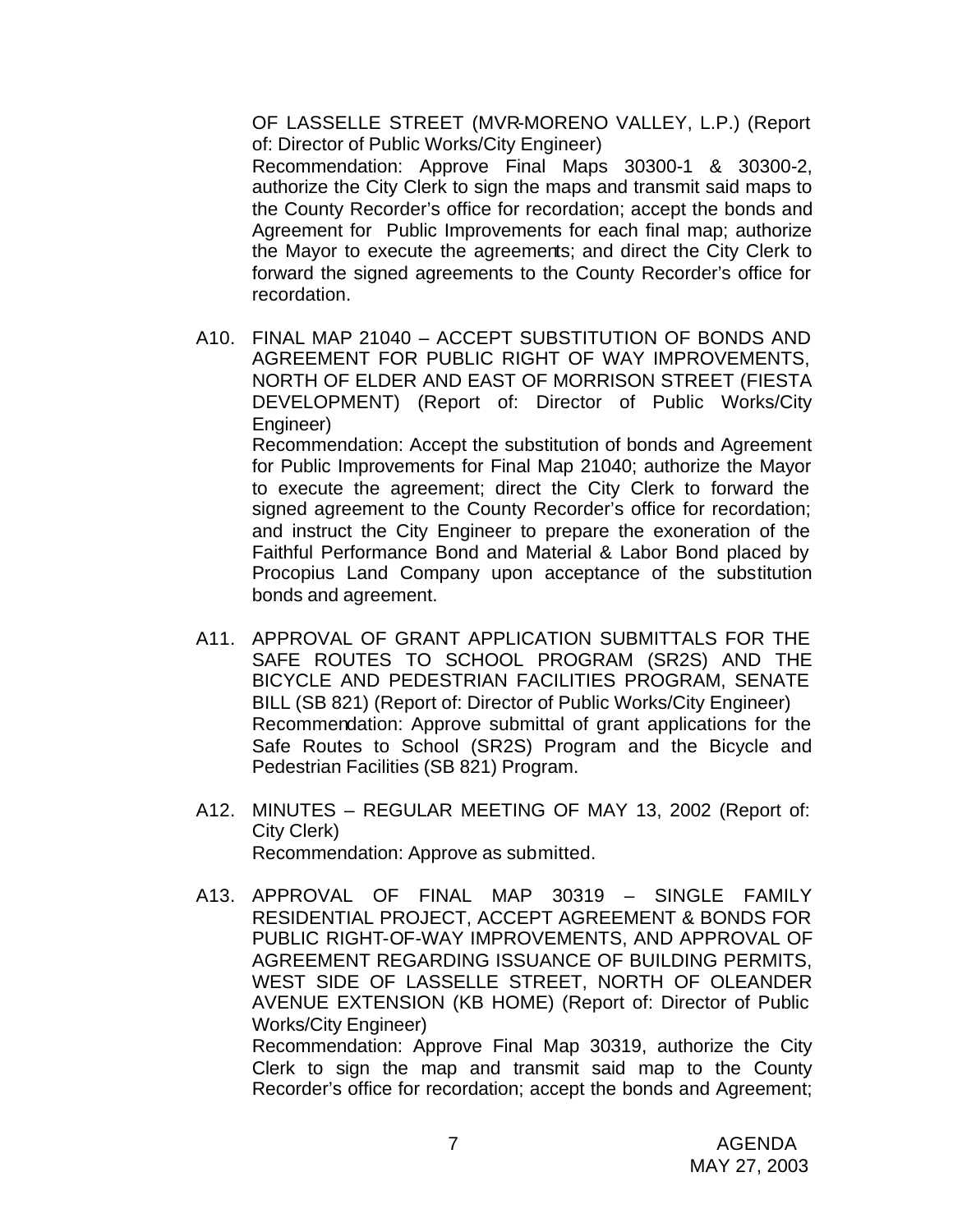and direct the City Clerk to forward the signed agreements to the County Recorder's office for recordation.

A14. FINAL MAP 22377-1 – REDUCE FAITHFUL PERFORMANCE BOND BY 90% AND ADOPT RESOLUTION NO. 2003-39, A RESOLUTION OF THE CITY COUNCIL OF THE CITY OF MORENO VALLEY AUTHORIZING ACCEPTANCE OF THE PUBLIC RIGHT-OF-WAY IMPROVEMENTS AS COMPLETE AND ACCEPTING CASA ENCANTADOR ROAD, AGUILA PASS, CABALLO ROAD, ALOSTA LANE, BALANCIN WAY, BRASA LANE, BELLO WAY, GENTIAN AVENUE, AND AROBLES COURT INTO THE CITY MAINTAINED STREET SYSTEM (CAPITAL MUTUAL MORENO VALLEY, LLC) (Report of: Director of Public Works/City Engineer)

Recommendation: Approve a 90% reduction to the Faithful Performance Bond for Final Map 22377-1; authorize the City Engineer to reduce the Faithful Performance Bond by 90%; and adopt Resolution No. 2003-39 authorizing the acceptance of the public right-of-way improvements for Final Map 22377-1, as complete and accepting Casa Encantador Road, Aguila Pass, Caballo Road, Alosta Lane, Balancin Way, Brasa Lane, Bello Way, Gentian Avenue, And Arobles Court into the City Maintained Street System.

# Resolution No. 2003-39

A Resolution of the City Council of the City of Moreno Valley, Authorizing the Acceptance of the Public Right-of-Way Improvements as Complete Within Tract 22377-1, and Accepting Casa Encantador Road, Aguila Pass, Caballo Road, Alosta Lane, Balancin Way, Brasa Lane, Bello Way, Gentian Avenue, and Arobles Court into the City Maintained Street System

A15. AWARD BID FOR REPLACEMENT FIRE ENGINE (Report of: Interim Fire Chief) Recommendation: Appropriate additional \$43,248 from equipment replacement reserve; award the bid for purchase of a Multifunctional Type I Fire Engine to Smeal Fire Apparatus Company, Snyder, Nebraska as being in the best interest of the City and authorize the Finance Director to issue a purchase order to Smeal Fire Apparatus Company in the amount of \$325,248.

# **B. CONSENT CALENDAR** - **COMMUNITY SERVICES DISTRICT**

B1. ORDINANCES - FIRST READING BY TITLE ONLY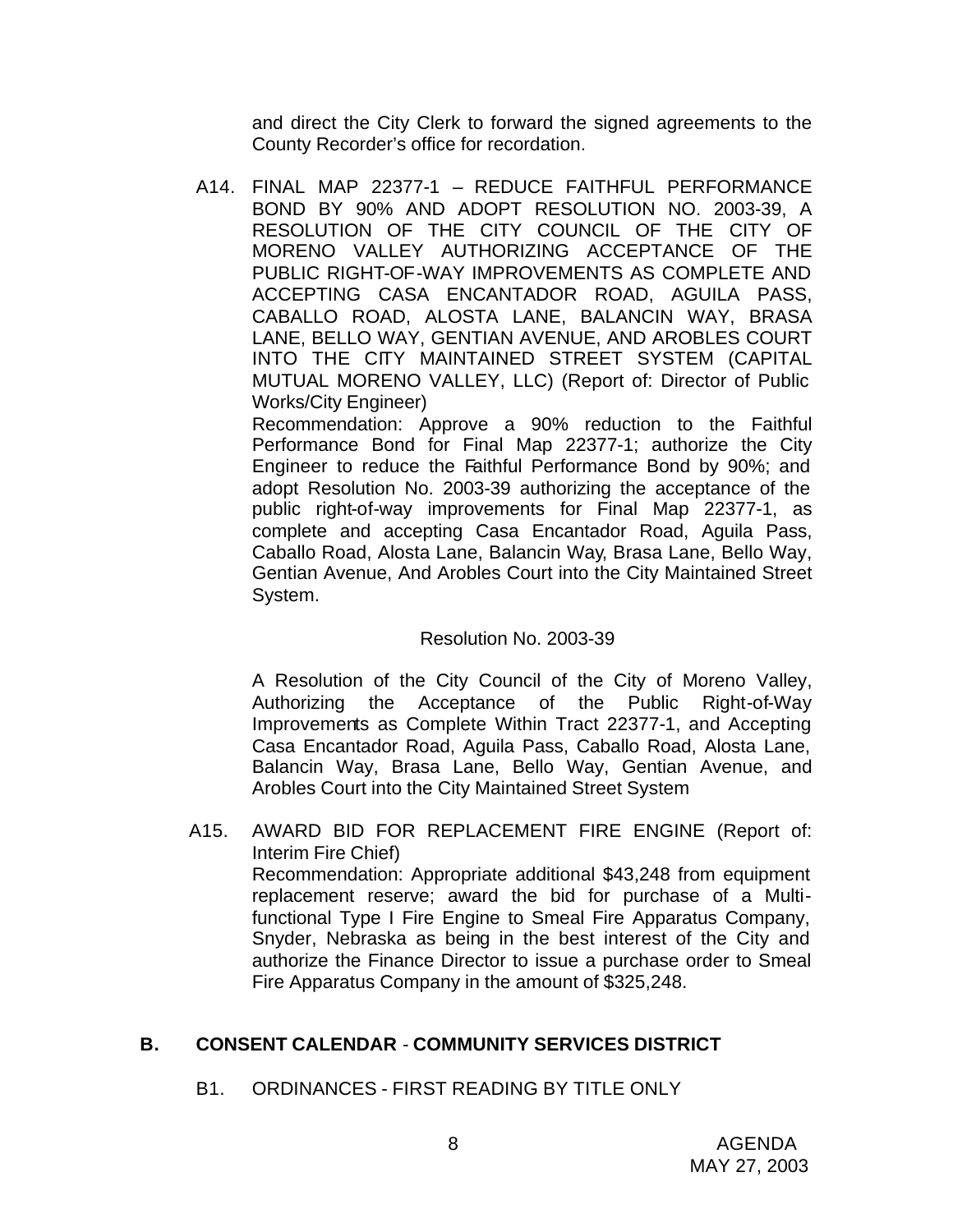Recommendation: Waive reading of all Ordinance Introductions and read by title only.

- B2. MINUTES REGULAR MEETING OF MAY 13, 2002 (Report of: City Clerk) Recommendation: Approve as submitted.
- B3. AGREEMENT TO ACCEPT LETTER OF CREDIT TO GUARANTEE COMPLETION OF SHADOW MOUNTAIN PARK WITHIN TRACT 23553 (Report of: Director of Parks and Recreation) Recommendation: Accept staff's recommendation to accept the Letter of Credit for Completion of Park Improvements on Shadow Mountain Park.

# **C. CONSENT CALENDAR** - **COMMUNITY REDEVELOPMENT AGENCY**

- C1. ORDINANCES FIRST READING BY TITLE ONLY Recommendation: Waive reading of all Ordinance Introductions and read by title only.
- C2. AUTHORIZATION OF AGREEMENT FOR PURCHASE AND THE CONVEYANCE OF TITLE TO APN 291-191-005 AT THE NORTHEAST CORNER OF ALESSANDRO BOULEVARD AND DAY STREET (Report of: Director of Community and Economic Development)

Recommendation: Authorize the Chairman to execute the Agreement of Purchase and Sale of the above-described parcel; and, authorize the Chairman to execute escrow instructions and other documents as may be necessary to convey title to the parcel described above; and, appropriate and transfer funds not to exceed \$136,500 from 895 Fund Balance RDA Tax Increment to account number 891.91110.6111 and authorize the Finance Director to wire transfer funds necessary to escrow to complete conveyance of title to the parcel described above; and appropriate and transfer funds not to exceed \$10,000 from 895 Fund Balance RDA Tax Increment to account number 891.91110.6291.293 for demolition of the improvements; and authorize the acceptance of title to the abovedescribed parcel in accordance with the Agreement and direct the City Clerk to certify to the acceptance and place said certification in escrow for recordation with the original grant deed when the escrow is complete.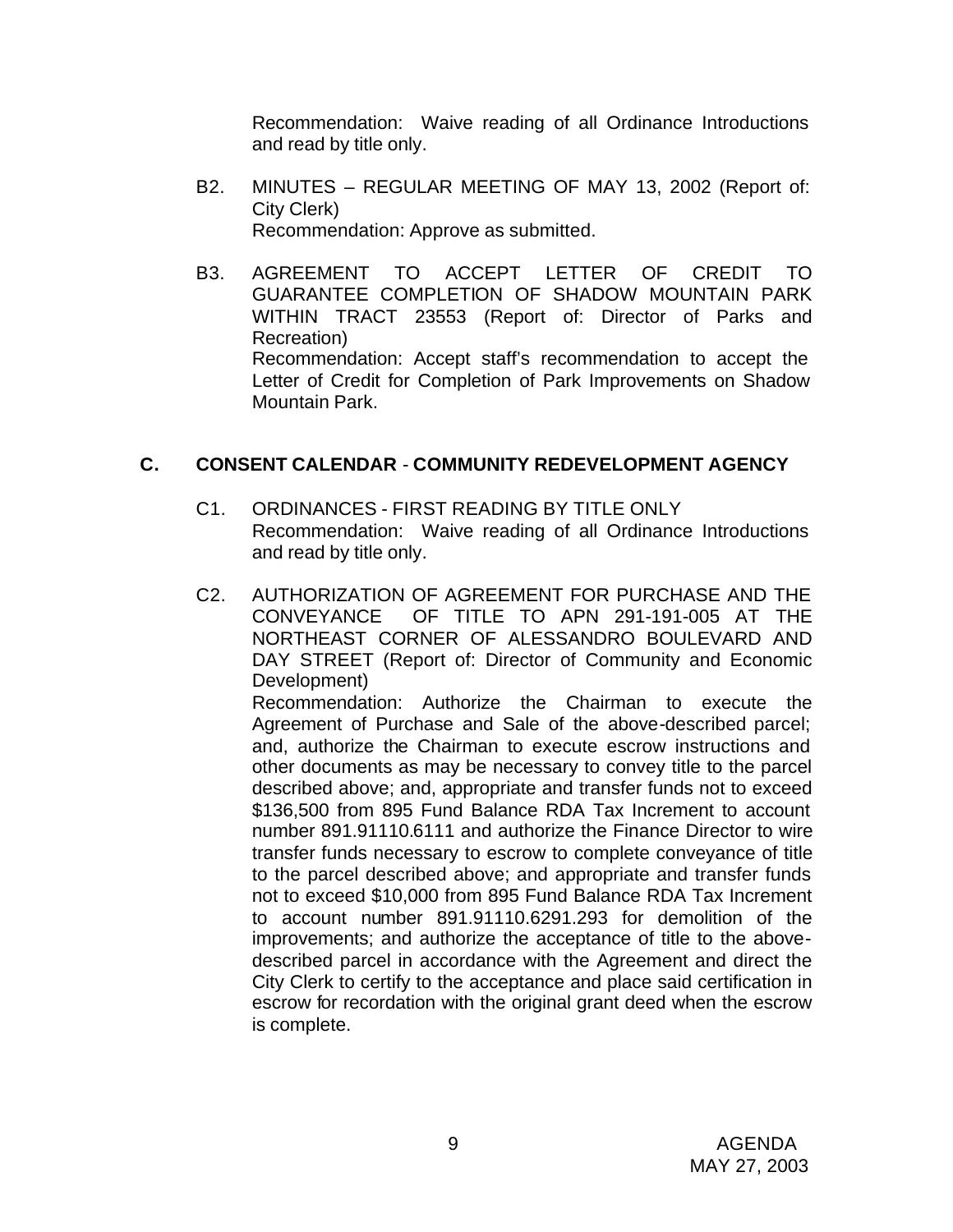- C3. MINUTES REGULAR MEETING OF MAY 13, 2002 (Report of: City Clerk) Recommendation: Approve as submitted.
- C4. AGREEMENT TO ACCEPT LETTER OF CREDIT TO GUARANTEE COMPLETION OF EASTGATE PARK WITHIN TRACT 22709 (Report of: Director of Parks and Recreation) Recommendation: Accept staff's recommendation to accept the Letter of Credit for Construction of Park Improvements at Eastgate Park.

# **D. PUBLIC HEARINGS**

Questions or comments fom the public on a Public Hearing matter are limited to five minutes per individual and must pertain to the subject under consideration.

Those wishing to speak should complete and submit a GOLDENROD speaker slip to the Bailiff.

- D1. PUBLIC HEARING REGARDING THE INSTALLATION OF RESIDENTIAL STREETLIGHTS ALONG WEBB STREET AND INCLUSION INTO COMMUNITY SERVICES DISTRICT (CSD) ZONE B-1C (STREETLIGHT INSTALLATION - WEBB STREET) AND ZONE B (RESIDENTIAL STREET LIGHTING) (Report of: Director of Public Works/City Engineer) Recommendation: That the Mayor and City Council, acting in their respective capacities as President and Members of the Board of Directors of the Moreno Valley Community Services District (CSD):
	- 1. Tabulate the mail ballots for the CSD Zone B1C (Streetlight Installation – Webb Street) and CSD Zone B (Residential Street Lighting) program;
	- 2. Verify and accept the results of the mail ballot proceeding as identified on the Official Tally Sheet and Assessor Parcel Number (APN) listing;
	- 3. Receive and file with the City Clerk's Office the accepted Official Tally Sheet and APN listing; and
	- 4. If approved, authorize and impose the charges for CSD Zone B-1C improvements and Zone B program services.

Webb Street properties will be included into the CSD Zones B-1C and B programs upon approval by a simple majority (50% & 1) of the ballots returned, and not withdrawn, prior to the close of the Public Hearing. The installation and annual service charges will be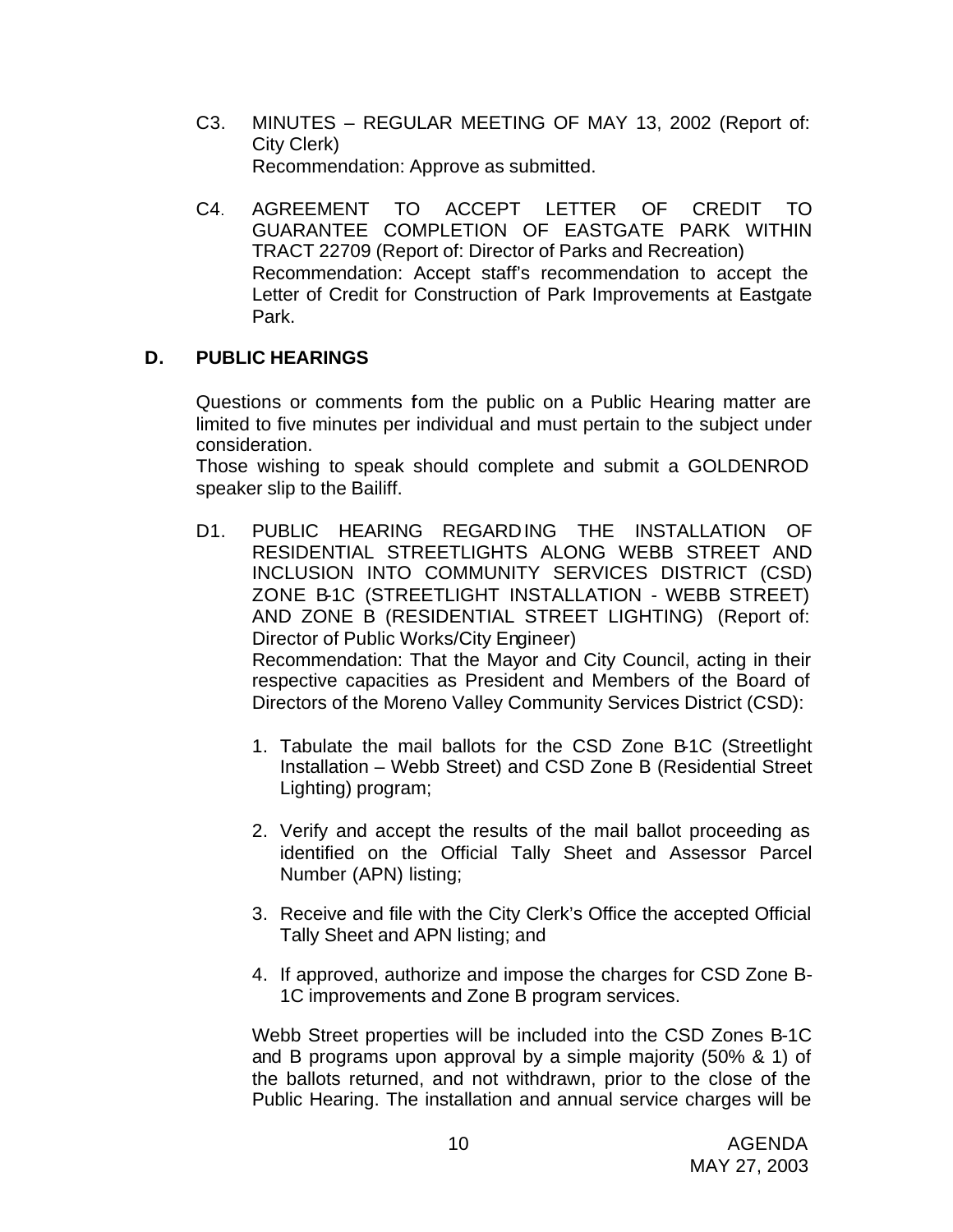levied on the property tax bill after the streetlights have been installed and energized.

D2. A PUBLIC HEARING TO CONSIDER A RESOLUTION OF THE CITY COUNCIL OF THE CITY OF MORENO VALLEY CERTIFYING THE FINAL SUPPLEMENTAL ENVIRONMENTAL IMPACT REPORT, ADOPTING FINDINGS AND APPROVING THE MITIGATION MONITORING PROGRAM FOR THE MORENO VALLEY FIELD STATION SPECIFIC PLAN (SP 218), GENERALLY LOCATED SOUTH OF BRODIAEA AVENUE, EAST OF LASSELLE STREET, WEST OF OLIVER STREET AND NORTH OF IRIS AVENUE (APPLICATION NO. P01-029) (Report of: Director of Community and Economic Development) Recommendation: That the City Council conduct a public hearing and approve City Council Resolution No. 2003-38, certifying the final supplemental environmental impact report, adopting findings and approving the mitigation monitoring for the Moreno Valley Field Station Specific Plan (SP 21), generally located south of Brodiaea Avenue, east of Lasselle Street, west of Oliver Street and north of Iris Avenue.

# Resolution No. 2003-38

A Resolution of the City Council of the City of Moreno Valley, Certifying the Final Supplemental Environmental Impact Report, Adopting Findings and Approving the Mitigation Monitoring Program for the Moreno Valley Field Station Specific Plan (SP 218), Generally Located South of Brodiaea Avenue, East of Lasselle Street, West of Oliver Street and North of Iris Avenue

# **E. ITEMS REMOVED FROM CONSENT CALENDARS FOR DISCUSSION OR SEPARATE ACTION**

# **F. REPORTS**

F1. REPORT TO CONSIDER PUBLIC COMMENTS REGARDING CSD PROPOSED 2003/2004 ANNUAL CHARGES (Report of: Director of Public Works/City Engineer) Recommendation: That the City Council, acting in their respective capacities as President and Members of the Board of Directors of the Moreno Valley Community Services District (CSD) (the "Board"), accept public comment regarding the CSD proposed 2003/2004 annual charges. The proposed charges are for providing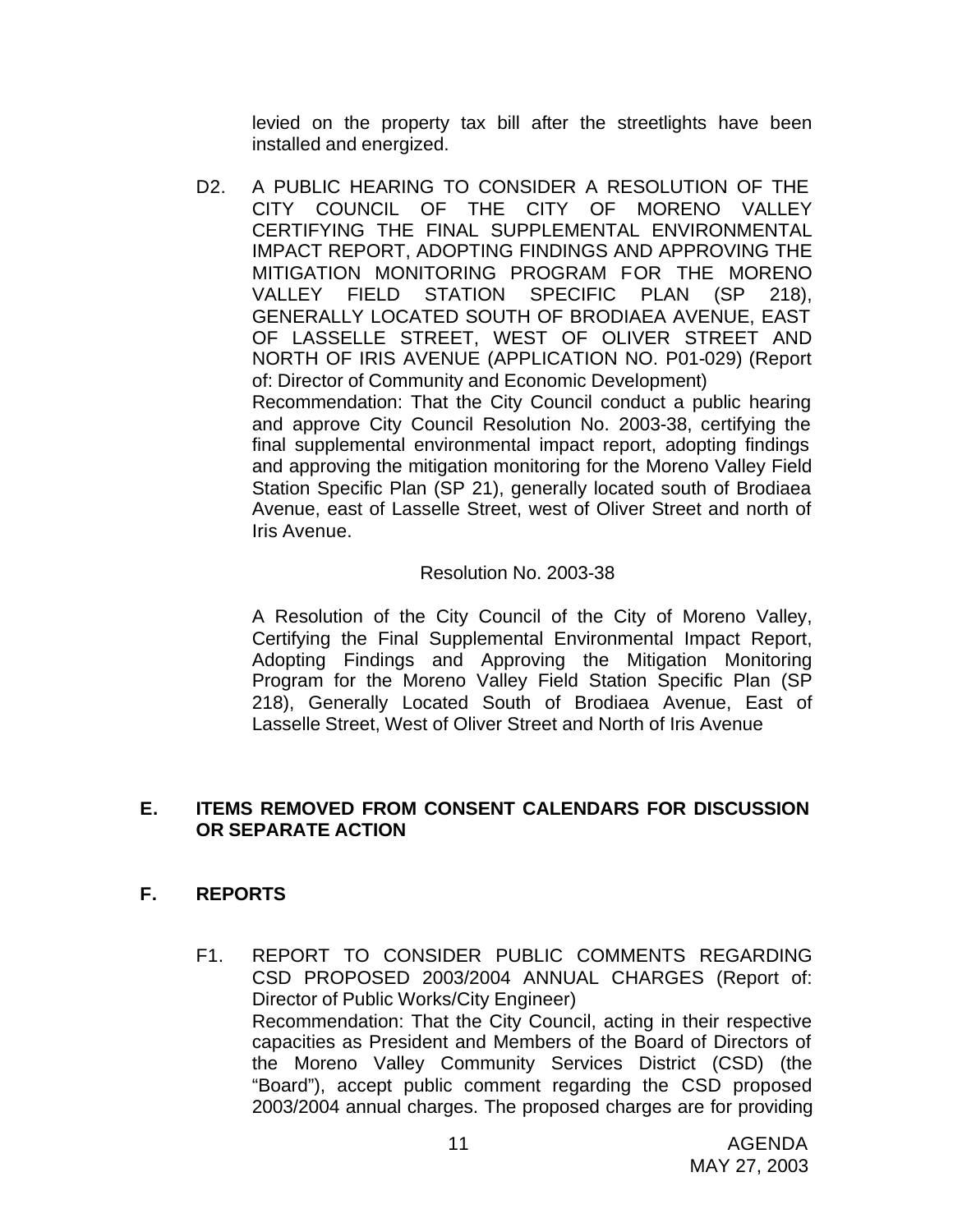continuing services to parks, recreation, residential street lighting and improvements, arterial street lighting, parkway landscaping, extensive parkway landscaping, internal parkway landscaping, landscaping/walls, and medians during fiscal year 2003/2004, as submitted in the Annual Levy Report on file in the office of the City Clerk.

F2. APPROVE AND ADOPT RESOLUTION NO. CSD 2003-07 TO AUTHORIZE COLLECTION OF THE APPROVED CSD ZONE E-3A CHARGE AND INTRODUCE ORDINANCE NO. CSD 36 TO ESTABLISH ZONE E-3A (TRACT 30318-INTERNAL PARKWAY LANDSCAPE/WALL MAINTENANCE) (Report of: Director of Public Works/City Engineer) Recommendation: That the City Council, acting in their respective

capacities as President and Members of the Board of Directors of the Moreno Valley Community Services District (CSD):

1) Approve and adopt Resolution No. CSD 2003-07 to authorize collection of the approved Zone E-3A parcel charge on the property tax bill, as required by the County of Riverside; and

Resolution No. CSD 2003-07

A Resolution of the Moreno Valley Community Services District of the City of Moreno Valley, California, Approving the Parcel Charge for Providing Zone E-3A (Tract 30318 – Internal Parkway Landscape/Wall Maintenance) Services

2) Introduce Ordinance No. CSD 36 to establish the Zone E-3A (Tract 30318-Internal Parkway Landscape/Wall Maintenance) boundary and to include Zone E-3A as a subzone of Zone E (High-Service-Level Parkway Landscape Maintenance)

# Ordinance No. CSD 36

An Ordinance of the Moreno Valley Community Services District of the City of Moreno Valley, California, Approving the Establishment of Zone E-3A (Tract 30318 – Internal Parkway Landscape/Wall Maintenance) as a Subzone of Zone E (High-Service-Level) Parkway Landscape Maintenance)

- F3. FY 2003-04 PROPOSED BUDGET PRESENTATION (WILL BE PROVIDED UNDER SEPARATE COVER)
	- a. General Financial Overview
	- b. Budget Overviews of Selected Funds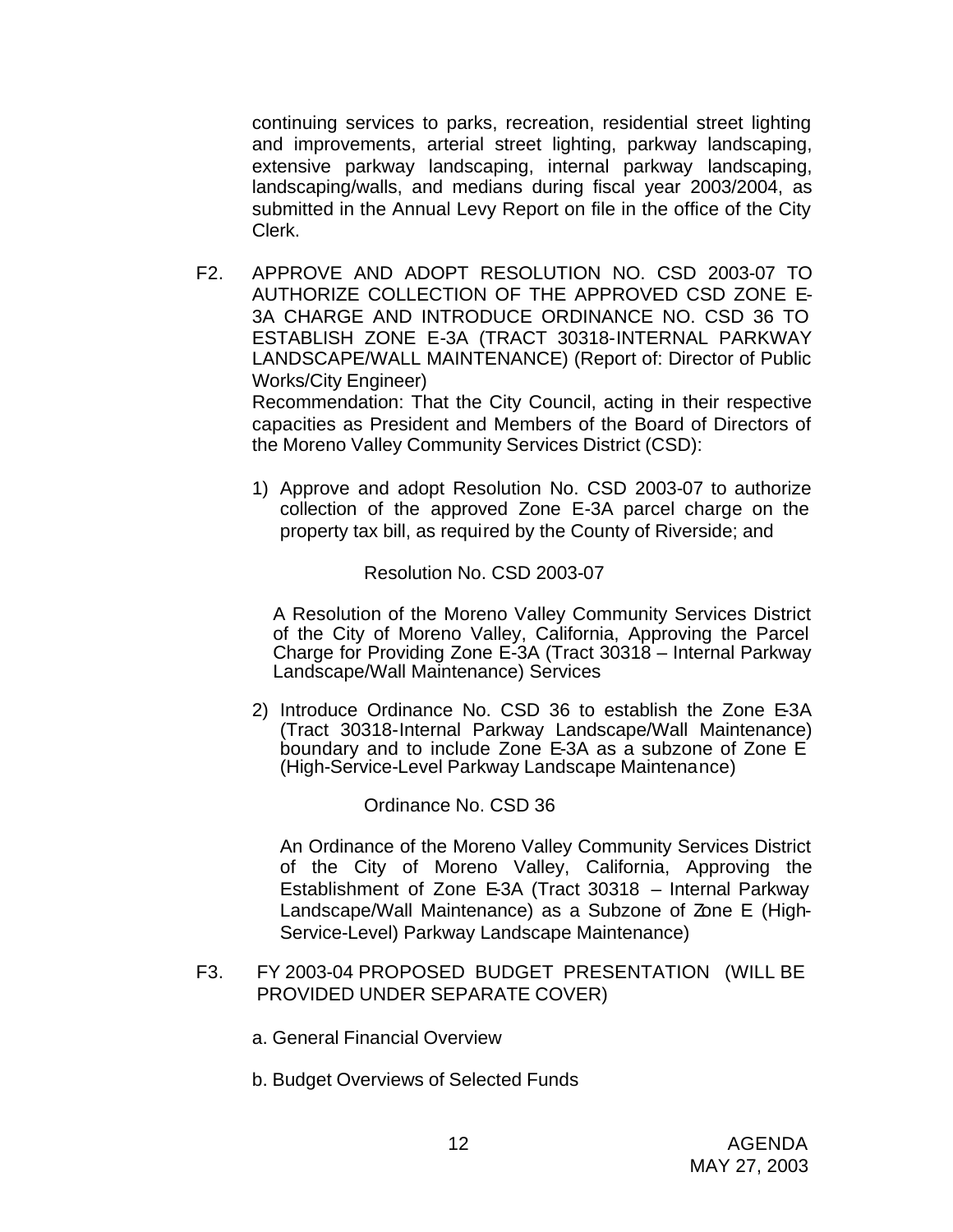- 1. General Fund
- 2. Parks and Recreation, Zone A
- 3. Library Services, Zone L
- 4. Redevelopment Agency
- 5. Gas Tax
- 6. Capital Projects (FY 03/04 Capital Budget)
- c. Review of City Reserves Policy
- d. Budget Issues
- F4. ENDORSEMENT OF THE 2003 REVISED TEN-YEAR CAPITAL PLAN (Report of: Director of Public Works/City Engineer) Recommendation: That the City Council:
	- 1. Endorse the 2003 Revised Ten-Year Capital Plan; and
	- 2. Refer the document to the Planning Commission for conformance with the General Plan.
- F5. FORMATION OF COMMUNITY FACILITIES DISTRICT NO. 1 (NEIGHBORHOOD PARK MAINTENANCE) FOR NEW RESIDENTIAL DEVELOPMENTS (Report of: Director of Public Works/City Engineer) Recommendation: That the City Council, acting in the capacity as President and Members of the Board of Directors of the Moreno Valley Community Services District:
	- 1. Adopt Resolution No. CSD 2003-08; a Resolution of the Moreno Valley Community Services District of the City of Moreno Valley, California, adopting a boundary map showing the boundaries of the territory proposed for the inclusion in proposed Community Facilities District No. 1;

#### Resolution No. CSD 2003-08

A Resolution of the Moreno Valley Community Services District of the City of Moreno Valley, California, Adopting a Boundary Map Showing the Boundaries of the Territory Proposed for the Inclusion in Proposed Community Facilities District No. 1

2. Adopt Resolution No. CSD 2003-09; a Resolution of the Moreno Valley Community Services District of the City of Moreno Valley, California, declaring its intention to establish Community Facilities District No. 1 and to authorize the levy of a special tax therein to finance certain services;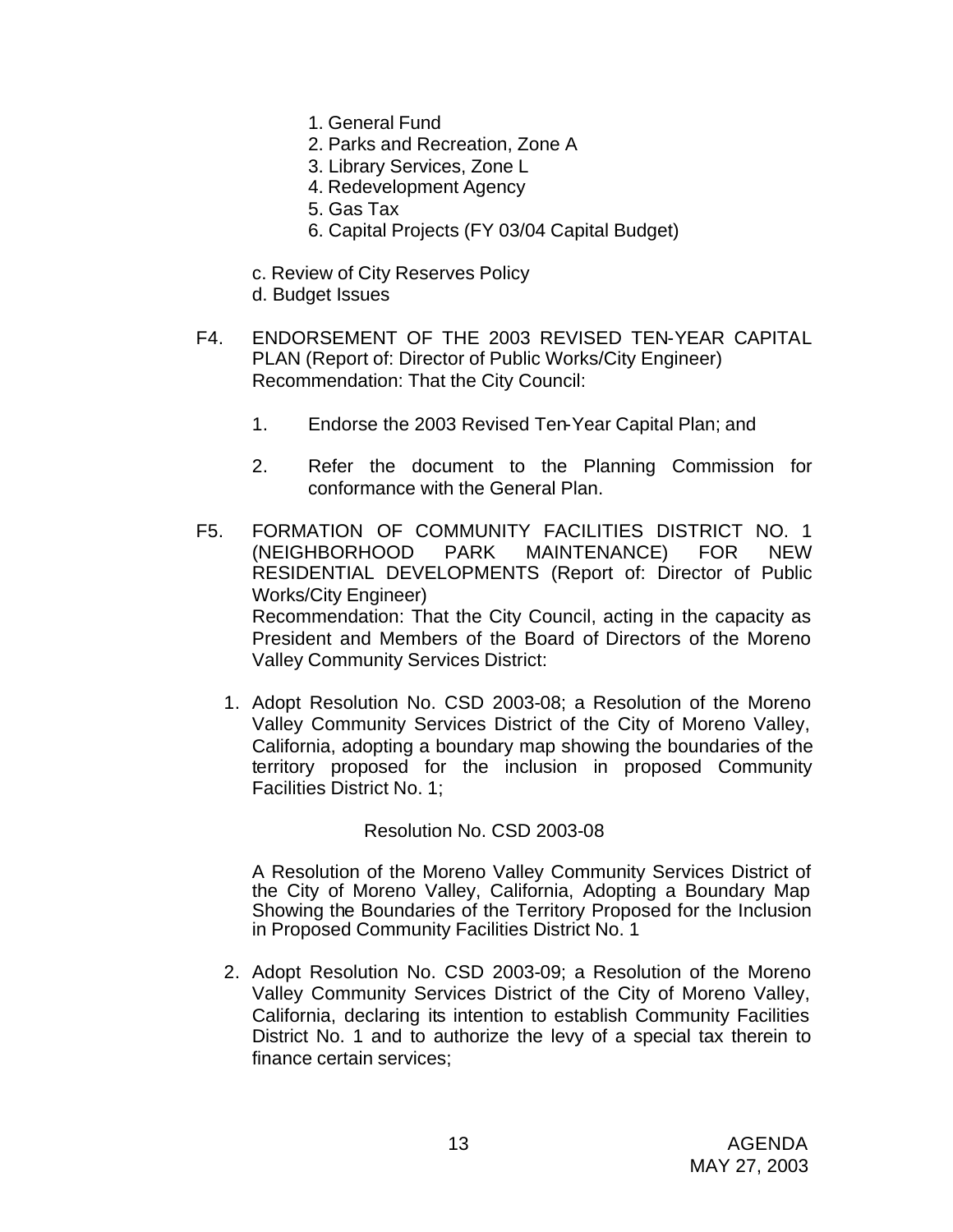### Resolution No. CSD 2003-09

A Resolution of the Moreno Valley Community Services District of the City of Moreno Valley, California, Declaring its Intention to Establish Community Facilities District No. 1 and to Authorize the Levy a Special Tax Therein to Finance Certain Services

3. Adopt Resolution No. CSD 2003-10; a Resolution of the Moreno Valley Community Services District of the City of Moreno Valley, California, ordering and directing the preparation of a Community Facilities District report for proposed Community Facilities District No. 1;

### Resolution No. CSD 2003-10

A Resolution of the Moreno Valley Community Services District of the City of Moreno Valley, California, Ordering and Directing the Preparation of a Community Facilities District Report for Proposed Community Facilities District No. 1

4. Adopt Resolution No. CSD 2003-11; a Resolution of the Moreno Valley Community Services District of the City of Moreno Valley, California, adopting a boundary map showing territory proposed to be annexed in the future to Community Facilities District No. 1; and

Resolution No. CSD 2003-11

A Resolution of the Moreno Valley Community Services District of the City of Moreno Valley, California, Ordering and Directing the Preparation of a Community Facilities District Report for Proposed Community Facilities District No. 1

5. Adopt Resolution No. 2003-40; a Resolution of the Moreno Valley Community Services District of the City of Moreno Valley, California, declaring its intention to annex territory in the future to Community Facilities District No. 1.

Resolution No. CSD 2003-12

A Resolution of the Moreno Valley Community Services District of the City of Moreno Valley, California, Declaring Intention to Annex Territory in the Future to Community Facilities District No.1

F6. LEGISLATIVE UPDATE (Report of: Assistant City Manager) Recommendation: That the City Council receive, file and ratify the Legislative Status Report.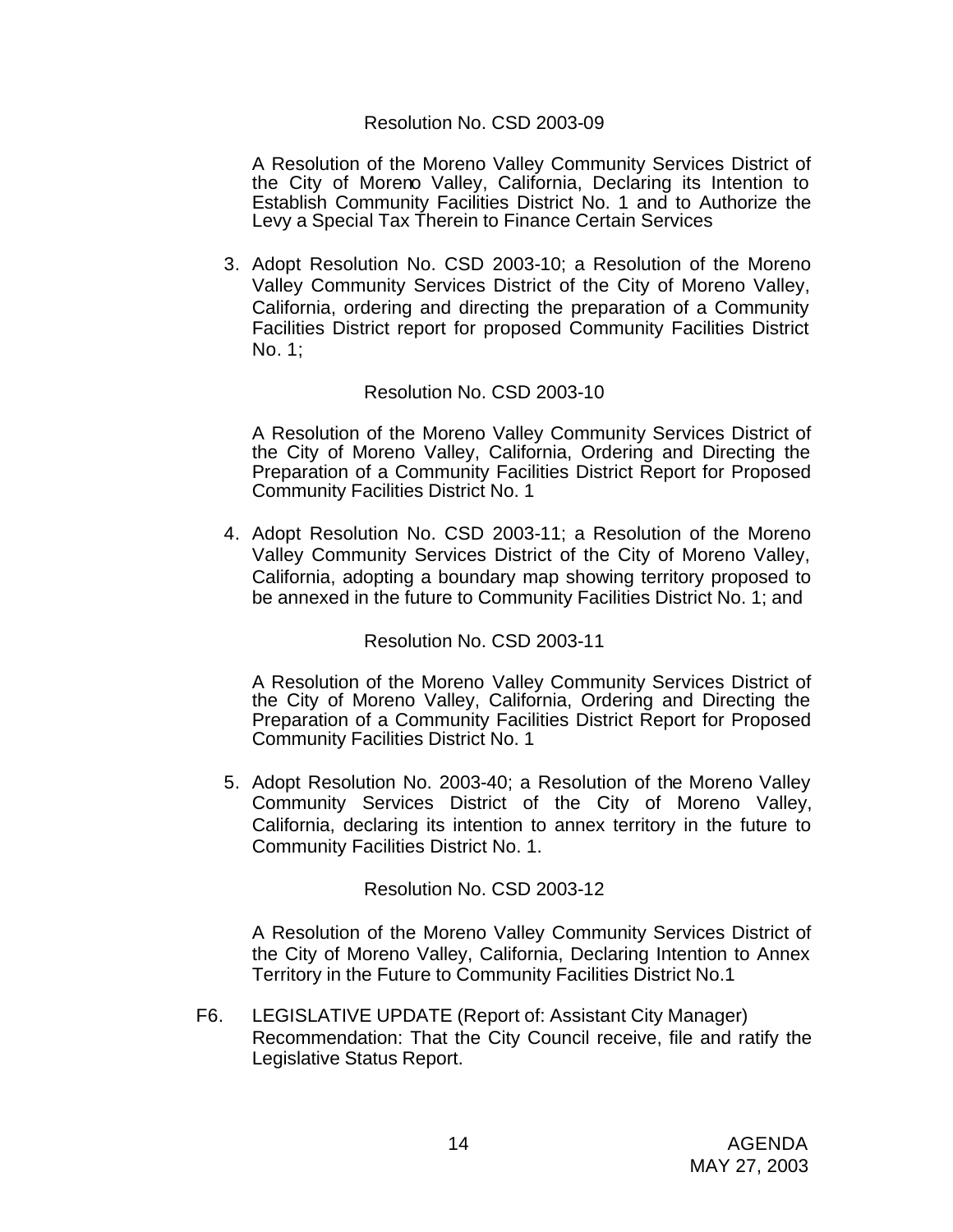F7. CITY MANAGER'S REPORT (Informational Oral Presentation – not for Council action)

# **G. LEGISLATIVE ACTIONS**

ORDINANCES - 1ST READING AND INTRODUCTION

- G1. APPROVAL OF POLICIES AND GUIDELINES FOR THE RESERVATION OF PICNIC SHELTERS, AND INTRODUCTION OF ORDINANCE CSD-37 AMENDING ORDINANCE NO. CSD-32 ESTABLISHING FEES FOR THE RESERVATION OF PICNIC SHELTERS (Report of: Director of Parks and Recreation) Recommendation: That the Mayor and City Council, acting in their respective capacities as President and Board of Directors of the Moreno Valley Community Services District:
	- 1. Approve the Policies and Guidelines for the Reservation of Picnic Shelters; and
	- 2. Introduce Ordinance No. CSD 37 amending Ordinance No. CSD-32 establishing fees for the reservation of picnic shelters.

Ordinance No. CSD 37

An Ordinance of the Moreno Valley Community Services District of the City of Moreno Valley, California, Amending Ordinance No. CSD 32, Establishing Fees for Reserving Picnic Shelters at Park **Facilities** 

- G2. APPROVAL OF TOWNGATE COMMUNITY CENTER GUIDELINES AND INTRODUCTION OF ORDINANCE CSD-38 AMENDING ORDINANCE NO. CSD-32 ESTABLISHING FEES FOR THE TOWNGATE COMMUNITY CENTER (Report of: Director of Parks and Recreation) Recommendation: That the Mayor and City Council, acting in their capacity as President and Board of Directors of the Moreno Valley Community Services District:
	- 1. Approve the Moreno Valley TownGate Community Center Guidelines; and
	- 2. Introduction of Ordinance No. CSD 38 amending Ordinance No. CSD-32 establishing fees for the TownGate Community Center.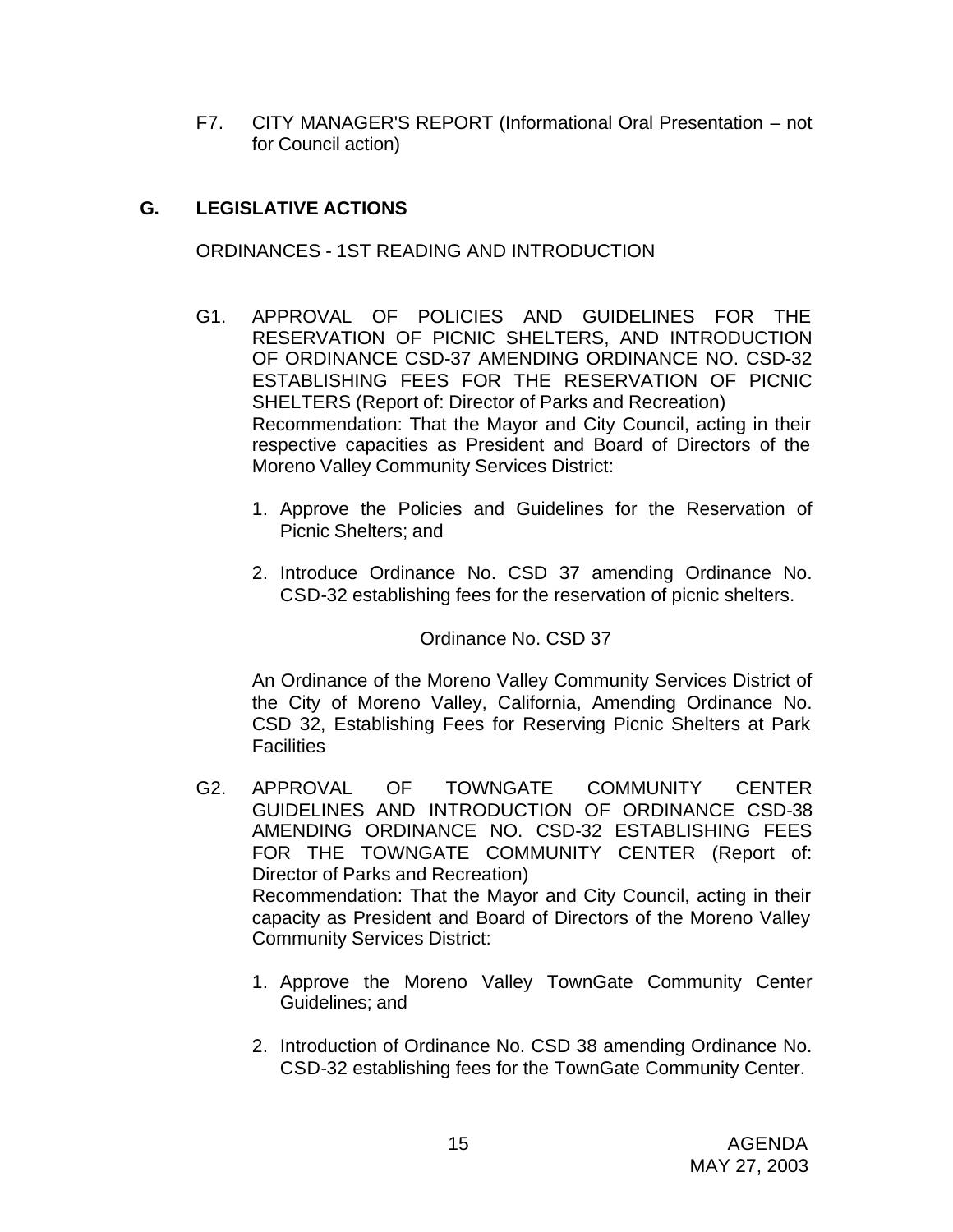# Ordinance No. CSD 38

An Ordinance of the Moreno Valley Community Services District of he City of Moreno Valley, California, Amending Ordinance No. CSD-32, Establishing Fees for the Use of the Moreno Valley Towngate Community Center

G3. ORDINANCE NO. 630, AMENDING SECTION 12.36.010 OF CHAPTER 12.36 OF TITLE 12 OF THE MUNICIPAL CODE RELATING TO THE DESIGNATION OF TRUCK ROUTES (Report of: Director of Public Works/City Engineer) Recommendation: That the City Council introduce Ordinance No. 630, amending Section 12.36.010 of Chapter 12.36 of Title 12 of the Municipal Code to include San Michele Avenue, Nandina Avenue, and Indian Street as designated "Truck Routes" (Roll call required) (Report of: Director of Public Works/City Engineer)

### Ordinance 630

An Ordinance of the City Council of the City of Moreno Valley, California, Amending Section 12.36.010 of the City of Moreno Valley Municipal Code Relating to the Designation of Truck Routes

G4. VALLEY SKATE PARK CONCESSIONAIRE AGREEMENT AND INTRODUCTION OF ORDINANCE NO. CSD-39 AMENDING ORDINANCE NO. CSD-32 ESTABLISHING FEES FOR VALLEY SKATE PARK (Report of: Director of Parks & Recreation) Recommendation: Approve the agreement with Action Park Alliance to maintain and operate Valley Skate Park for a period of five years with five one-year options to extend lease; and Introduce Ordinance No. CSD-39 amending Ordinance No. CSD-32 establishing fees for Valley Skate Park.

Ordinance No. CSD-39

An Ordinance of the Moreno Valley Community Services District of the City of Moreno Valley, California, Amending Ordinance No. CSD-32, Establishing Fees for the Use of Valley Skatepark

ORDINANCES - 2ND READING AND ADOPTION

G5. ORDINANCE NO. CSD 34, AN ORDINANCE OF THE MORENO VALLEY COMMUNITY SERVICES DISTRICT OF THE CITY OF MORENO VALLEY, CALIFORNIA, APPROVING THE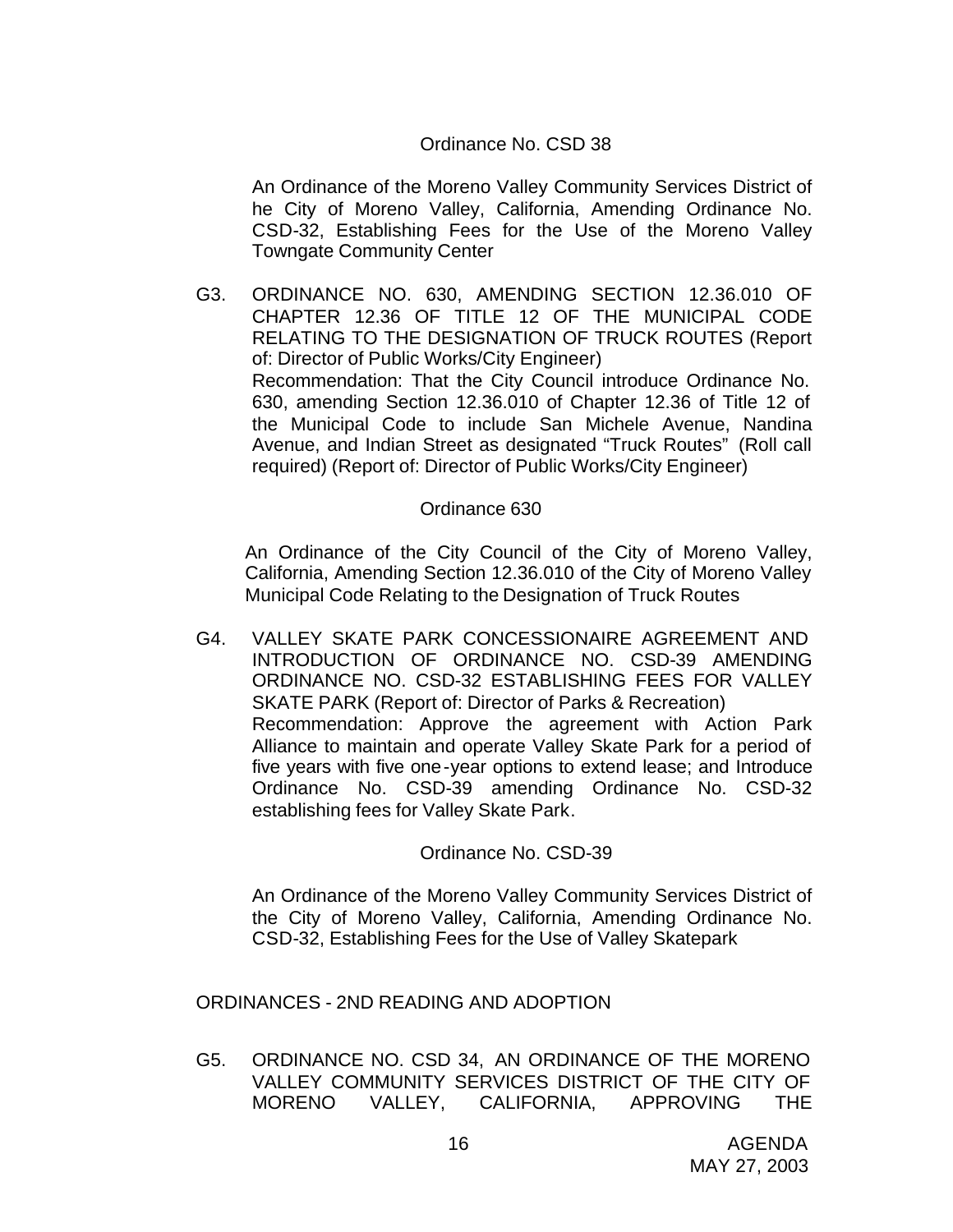ESTABLISHMENT OF ZONE E-4A (DAYBREAK DEVELOPMENT – INTERNAL PARKWAY LANDSCAPE MAINTENANCE) AS A SUBZONE OF ZONE E (HIGH-SERVICE-LEVEL PARKWAY LANDSCAPE MAINTENANCE) (RECEIVED FIRST READING AND INTRODUCTION ON MAY 13, 2003, ON A 5-0 VOTE) (Report of: Director of Public Works/City Engineer) Recommendation: Adopt Ordinance No. CSD 34.

### Ordinance No. CSD 34

An Ordinance of the Moreno Valley Community Services District of the City of Moreno Valley, California, Approving the Establishment of Zone E-4A (Daybreak Development – Internal Parkway Landscape Maintenance) as a Subzone of Zone E (High-Service-Level Parkway Landscape Maintenance)

G6. ORDINANCE NO. CSD 35, AN ORDINANCE OF THE MORENO VALLEY COMMUNITY SERVICES DISTRICT OF THE CITY OF MORENO VALLEY, CALIFORNIA, APPROVING THE ESTABLISHMENT OF ZONE E-1A (RENAISSANCE PARK – INTERNAL PARKWAY LANDSCAPE/WALL MAINTENANCE) AS A SUBZONE OF ZONE E (HIGH-SERVICE-LEVEL PARKWAY LANDSCAPE MAINTENANCE) (RECEIVED FIRST READING AND INTRODUCTION ON MAY 13, 2003, ON A 5-0 VOTE) (Report of: Director of Public Works/City Engineer) Recommendation: Adopt Ordinance No. CSD 35.

# Ordinance No. CSD 35

An Ordinance of the Moreno Valley Community Services District of the City of Moreno Valley, California, Approving the Establishment of Zone E-1A (Renaissance Park – Internal Parkway Landscape/Wall Maintenance) as a Subzone of Zone E (High-Service-Level Parkway Landscape Maintenance)

#### ORDINANCES - URGENCY ORDINANCES - NONE

# RESOLUTIONS

G7. MARCH OPERATIONS ASSURANCE TASK FORCE – ADOPT RESOLUTION NO. 2003-37 (Report of: Director of Community and Economic Development) Recommendation: In light of the expanded national military mission, importance of the March Air Reserve Base to that mission and to address concerns regarding the rapid growth occurring in western Riverside County adjacent to March Air Reserve Base, that the City adopt Resolution No. 2003-37 to protect future aviation operations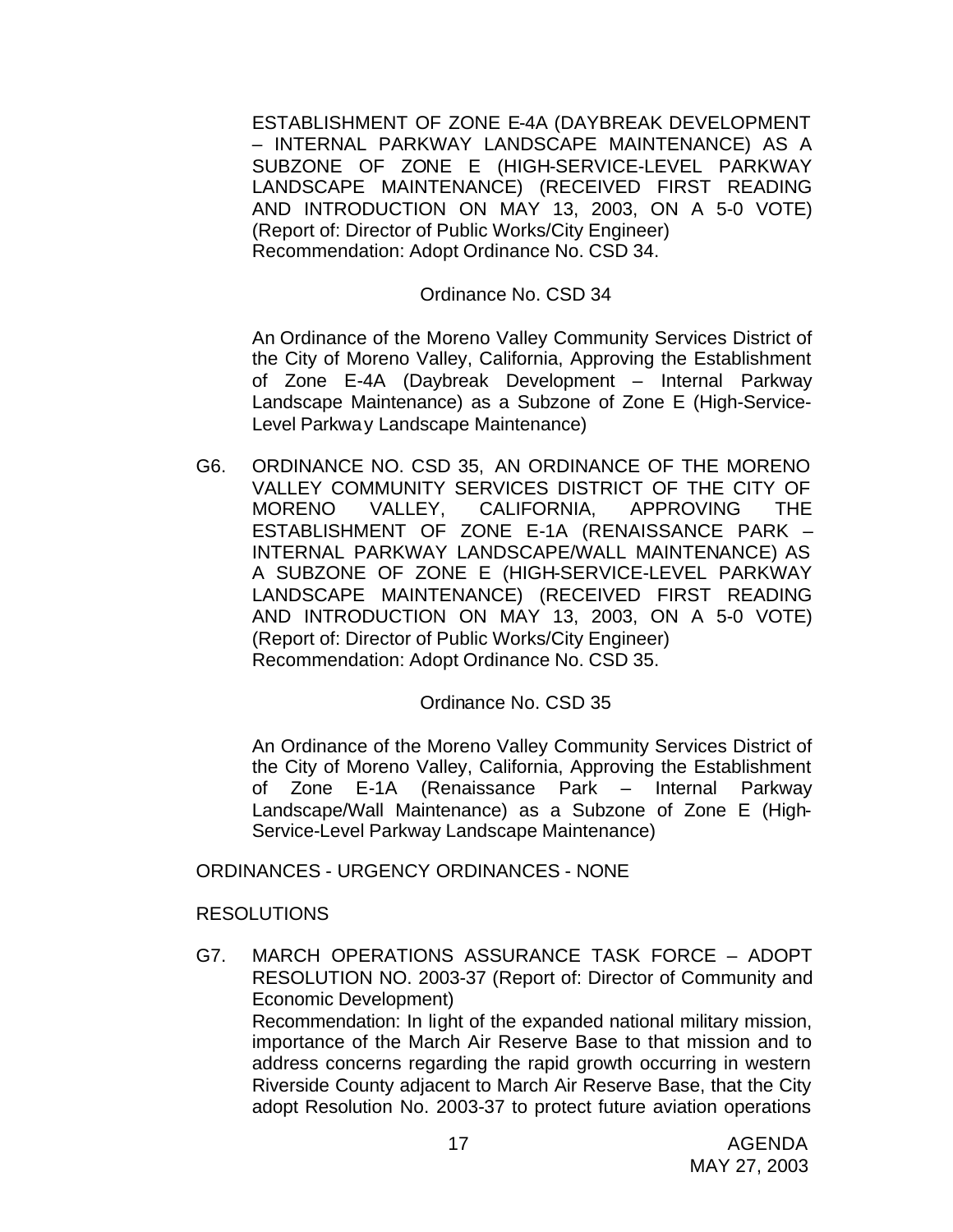by supporting the establishment of the March Operations Assurance Task Force at March Air Reserve Base and appointing a City Council representative to the task force.

### Resolution No. 2003-37

A Resolution of the City Council of the City of Moreno Valley, California, to Establish and Participate in the March Operations Assurance Task Force to Protect the Future Aviation Operations of March Air Reserve Base

# PUBLIC COMMENTS **ON ANY SUBJECT NOT ON THE AGENDA** UNDER THE JURISDICTION OF THE CITY COUNCIL

Those wishing to speak should complete and submit a BLUE speaker slip to the Bailiff. There is a three-minute time limit per person. All remarks and questions shall be addressed to the presiding officer or to the City Council and not to any individual Council member, staff member or other person.

# **CLOSING COMMENTS AND/OR REPORTS OF THE CITY COUNCIL, COMMUNITY SERVICES DISTRICT, OR COMMUNITY REDEVELOPMENT AGENCY**